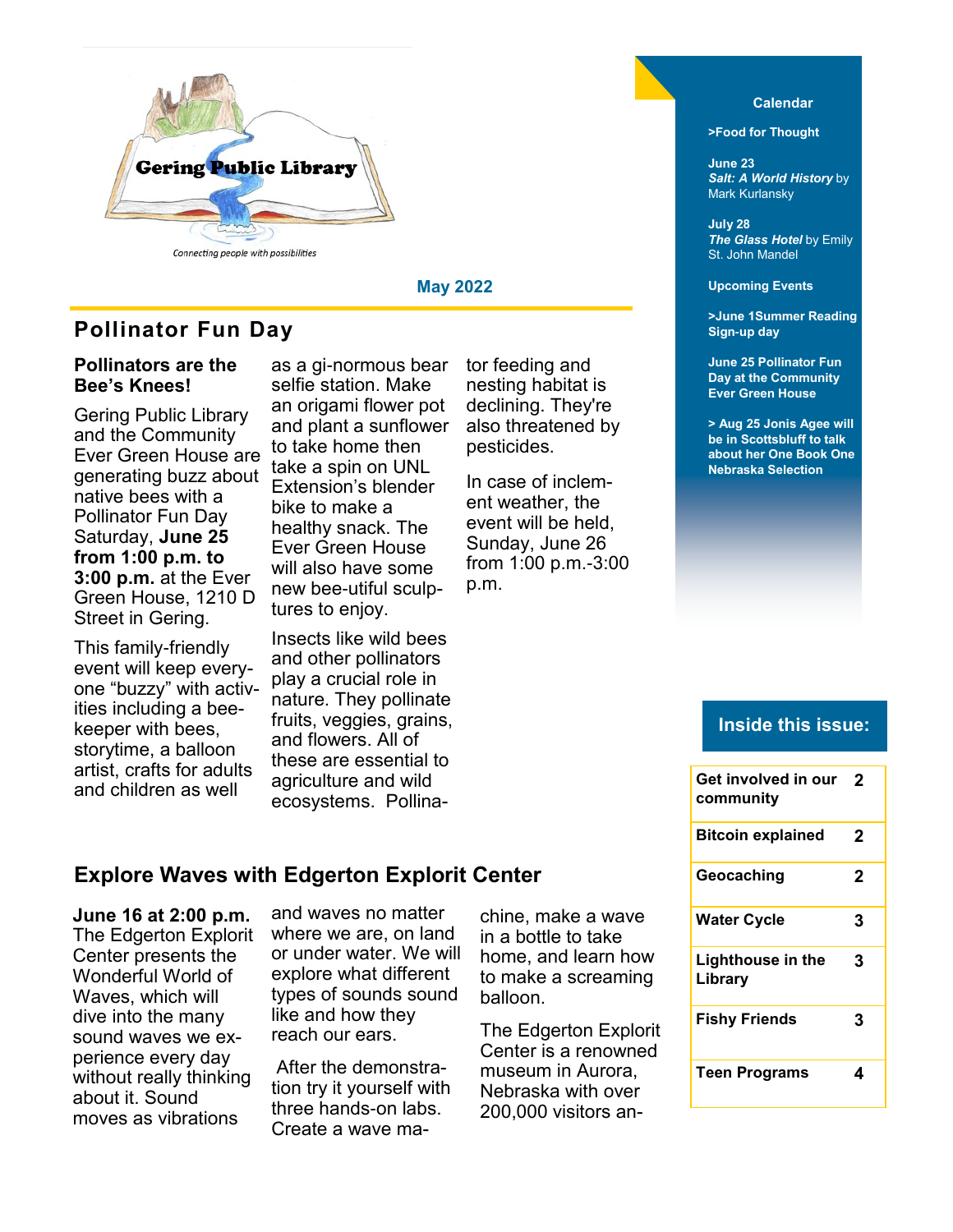# **Get Involved in Your Community!**

**June 29 at 6:00 p.m.**  How does Nebraska do compared to other states in volunteering, voting, and getting together with neighbors? How are young Nebraskans getting involved differently than older generations? Most importantly, in a time when people are as

busy (and distracted) as ever, how can we involve all residents in building up our town for the future? Come join this lively and important discussion!

Led by Daniel Bennett of Civic Nebraska, this session will start by looking at

the latest data on these trends in Nebraska and discuss what they mean for Gering.

We'll finish by discussing how we can use our heads, hands, and hearts to sustain a thriving culture of involvement into the future.



**Bitcoin and Cryptocurrency Explained**

**June 22 at 5:30 p.m.** not have many anhad but were afraid to the basics about Everybody's talking about Bitcoin and cryptocurrency- but what is it? Join us for a discussion about cryptocurrency and for an opportunity to ask all the questions you have ask.

"I tried to avoid cryptocurrency but people would ask me about it. Since I did swers, I decided to do some research so that I could be more help " said Sam Bradley. Come learn cryptocurrency, how

it is being used and some of the possibilities for its use in the future.

This is an informational class only. Sam Bradley cannot help you invest in cryptocurrency.

# **Geocaching**

Geocaching is like a modern-day treasure hunt using GPS.



**June 15 at 5:30** in the library the Larson Family will explain the basics of geocaching and talk about their experiences hunting for geocaches.

Class participants will get the opportunity to see if we can use our new knowledge to locate some geocaches near the library.

Wear comfortable shoes.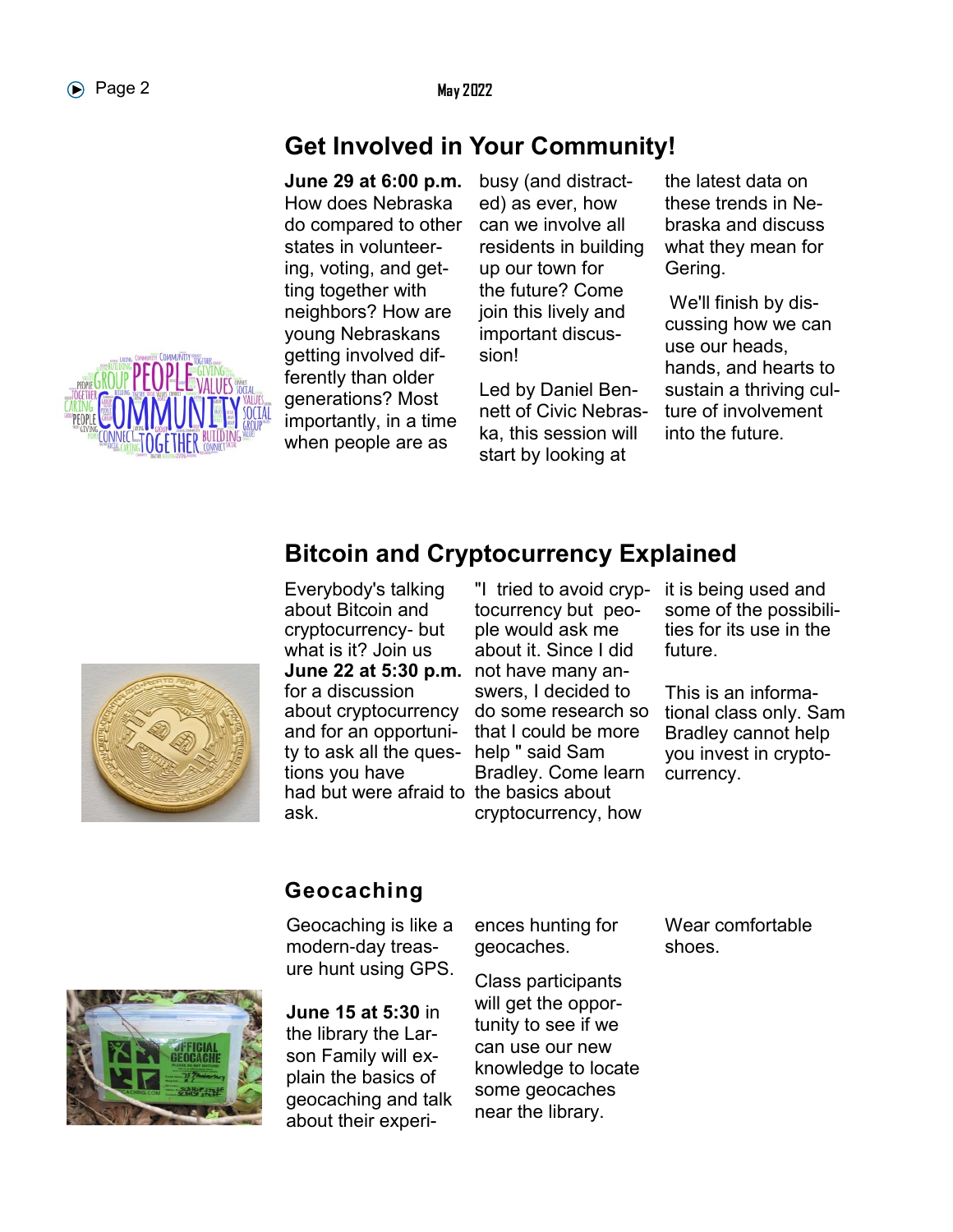Page 3

# **Children's Program The Incredible Journey**

Join us **June 8 at 1:30** at the library to learn about water.

We are a long way from the ocean, but Laura from the Bird Conservancy of the Rockies met the challenge. Where will the water you drink today be tomorrow? Join Bird Conservancy of the Rockies for an

"Incredible Journey" through the water cycle. With a roll of the die, you will follow the paths of water droplets as they move within the water cycle.

On your journey, pick up colorful beads as you travel from a river, to the ocean, to the clouds, and so on.

Then take home your water cycle journey as a keychain or bracelet!

The Incredible Journey" activity is a great way for kids to connect their homes in the Nebraska Panhandle to the vast oceans hundreds of miles away.



## **Children's Program Theatre West's The Library in the Lighthouse**

Join us **June 28 at 10:00 a.m.** for this short play in Legion Park. Theatre West has another hit on their hands with "The Library in the Lighthouse." We have a craft planned for afterward.

at heart will love Theatre West's touring children's musical, "The Library in the Lighthouse." This charming tale takes us to a small town on the shore, where a family lives in a lighthouse.

Kids and the young

The adventure of the precocious

daughter, Marina, tells of a storm at sea and how having a library in the lighthouse saves the day! And oh yes, lest I forget, mermaids are involved.



### **Children's Program Fishy Friends**

**June 24 at 1:30 p.m.**in Legion Park Amanda Filipi from the Wildcat Hills Nature Center will be teaching us all about fish. Let's learn about our underwater friends!

We will learn about different types of fish and fish anatomy.

We will even conduct a little art project called fish printing. It might be

messy, so be prepared.